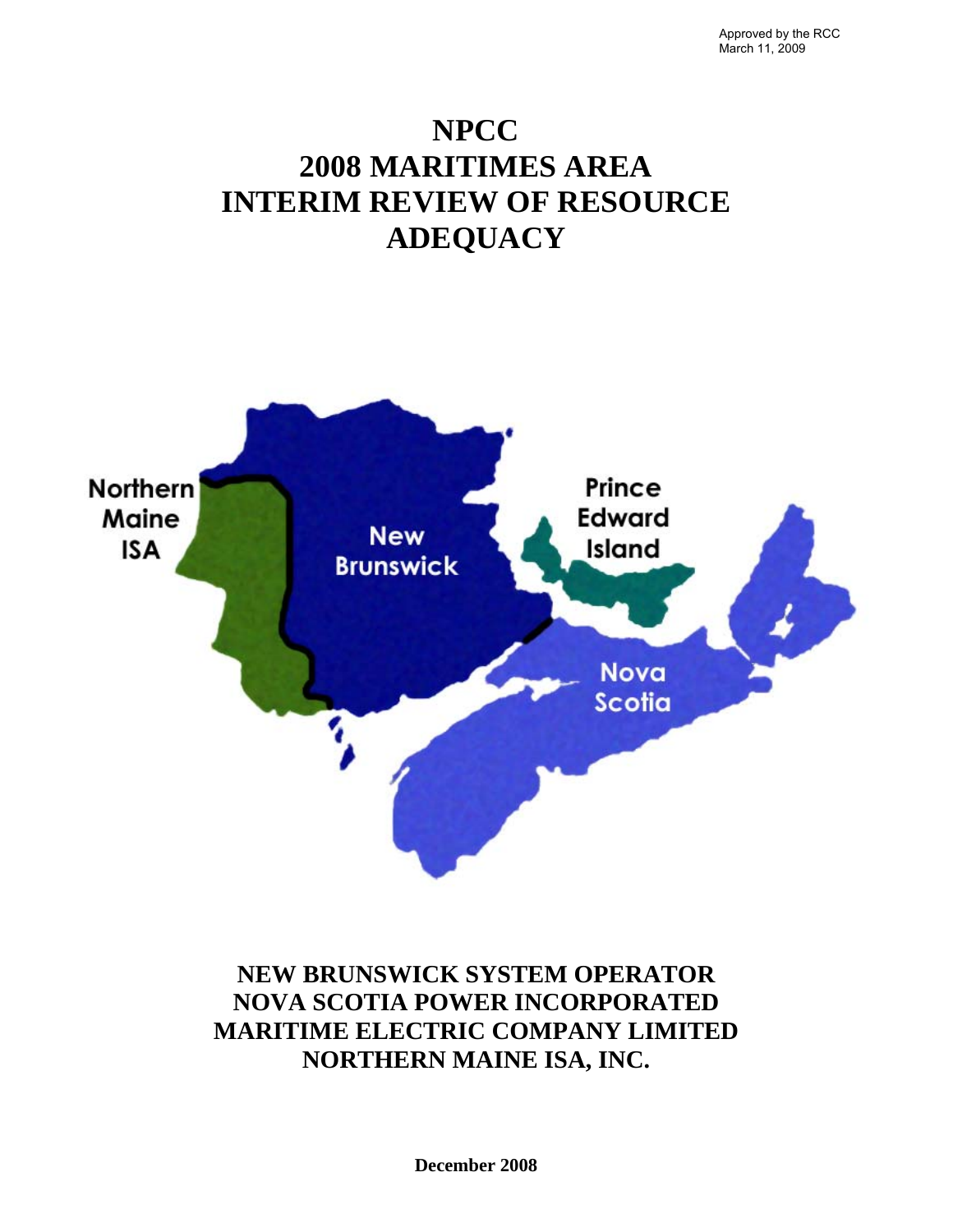This page intentionally left blank.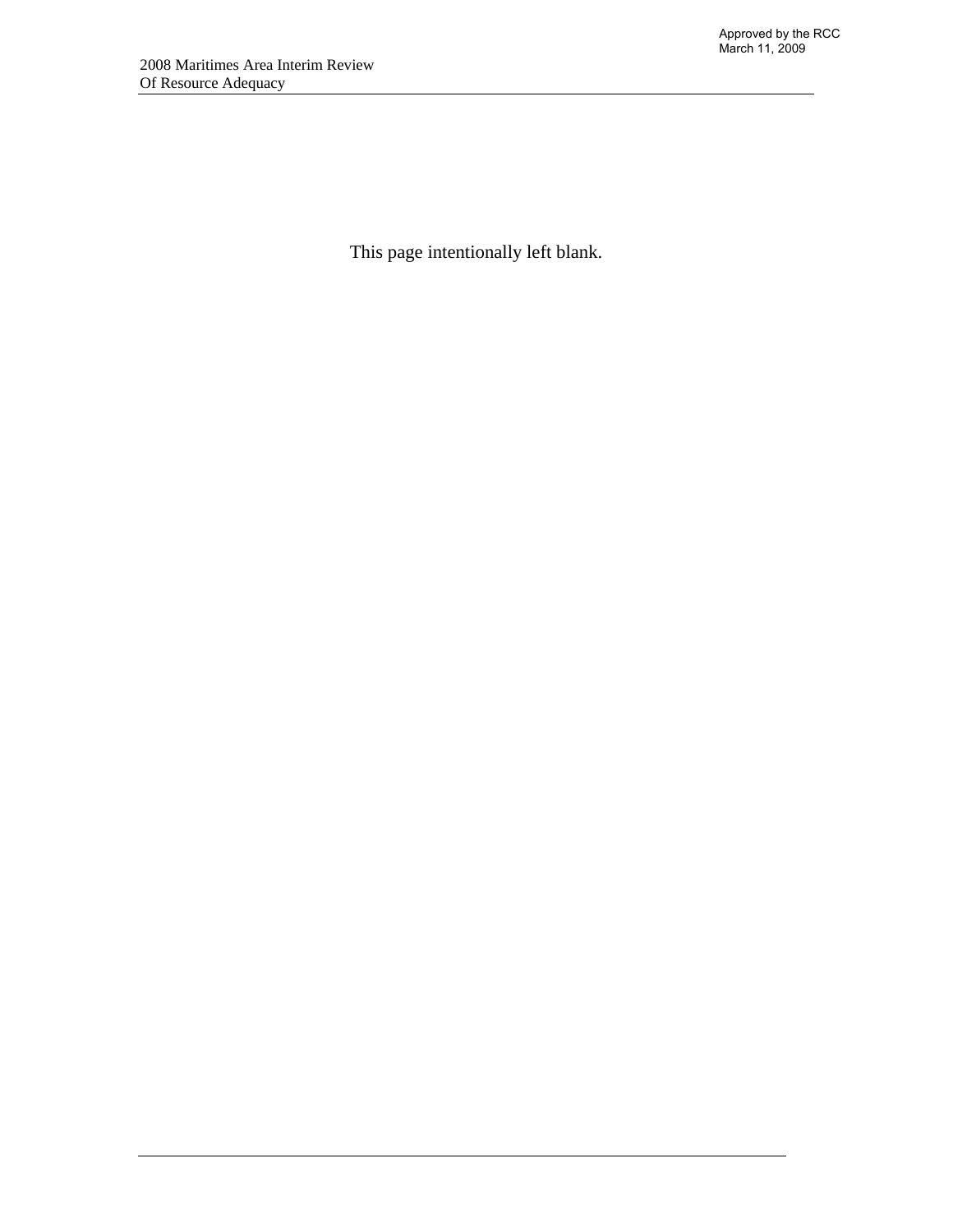## **1.0 EXECUTIVE SUMMARY**

The 2008 Maritimes Area Interim Review of Resource Adequacy, covering the period of January 2009 through December 2012, has been prepared to satisfy the Reliability Assessment Program as established by the Northeast Power Coordinating Council (NPCC). This review follows the resource adequacy review guidelines as specified in the NPCC Document B-8 entitled, "*Guidelines for Area Review of Resource Adequacy"* (Revised: November 29, 2005).

Results of this review show that the Maritimes Area will comply with the NPCC resource adequacy criterion that requires a loss of load expectation (LOLE) value of less than 0.1 days/year for all years from 2009 to 2012. A summary of the Maritimes Area LOLE values for 2009 to 2012 is shown in Table 1 below.

| Year | 2008 Interim Review | 2007 Comprehensive Review |
|------|---------------------|---------------------------|
|      | (days/year)         | (days/year)               |
| 2009 | 0.012               | 0.086                     |
| 2010 | 0.003               | 0.015                     |
| 2011 | 0.002               | 0.003                     |
| 2012 |                     |                           |

#### **Table 1 – Maritimes Area LOLE Values for 2009 to 2012**

All of the LOLE results for this review are lower versus the 2007 Comprehensive Review. The most significant assumption changes that have contributed to these lower LOLE values are:

- This review includes a three-month firm capacity purchase from Hydro Québec to New Brunswick from January 2009 to March 2009. The monthly MW values for this contract are 200 MW (January and February) and 100 MW (March).
- This review has a lower demand forecast for each year versus the 2007 Comprehensive Review. This lower demand is primarily due to announced mill closures in the pulp-and-paper and wood processing sectors, along with limited growth expectations in these sectors.

LOLE analysis in this review, as well as the 2007 Comprehensive Review, was performed without the assumption of tie benefits to the Maritimes Area.

#### **2.0 INTRODUCTION**

This 2008 Interim Review is the first update of the 2007 Maritimes Area Comprehensive Review of Resource Adequacy approved in March 2008. The Maritimes Area is a winter peaking area that includes the New Brunswick System Operator (NBSO), Nova Scotia Power Inc. (NSPI), Maritime Electric Company

1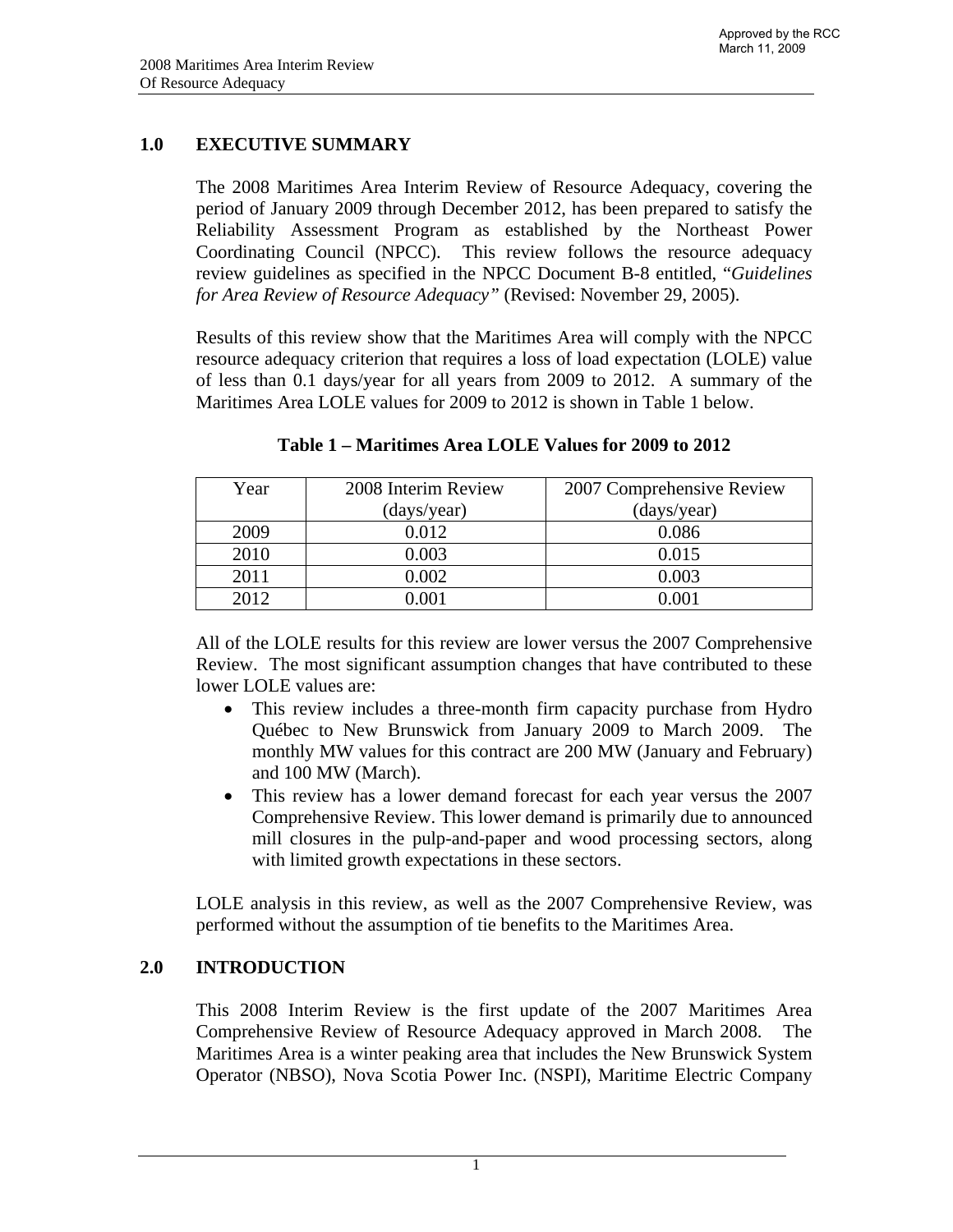Ltd. (MECL), and the Northern Maine Independent System Administrator, Inc (NMISA). MECL supplies the province of Prince Edward Island.

### **3.0 ASSUMPTION CHANGES**

3.1 Demand Forecast

The Maritimes Area peak demand is forecast to occur during the month of February each year. Table 2 shows the year by year comparison of the annual peak loads used in this review versus the 2007 Comprehensive Review.

| Year               | 2008 Interim     | Difference |        |  |  |
|--------------------|------------------|------------|--------|--|--|
|                    | Review<br>Review |            |        |  |  |
|                    | (MW)<br>(MW)     |            |        |  |  |
| 2009               | $-120$           |            |        |  |  |
| 2010               | $-189$           |            |        |  |  |
| 2011               | 5514<br>5709     |            |        |  |  |
| 2012               | 5544             | 5722       | $-178$ |  |  |
|                    |                  |            |        |  |  |
| <b>Growth Rate</b> |                  |            |        |  |  |

**Table 2 – Maritimes Area Peak Demand Forecast for 2009 to 2012** 

The demand forecast for this review is lower in all years, and the compound annual growth rate is also lower. Contributing significantly to this reduced demand are announced mill closures in the pulp-and-paper and wood processing sectors, along with limited growth expectations in these sectors.

3.2 Resources Forecast

Significant assumption changes regarding resources for this review include the following:

- This review includes a three-month firm capacity purchase from Hydro Québec to New Brunswick from January 2009 to March 2009. The monthly MW values for this contract are 200 MW (January and February) and 100 MW (March).
- A planned conversion at NSPI's Tufts Cove plant, resulting in an additional 52 MW of conventional generation capacity, is now delayed until 2011 in this review instead of being targeted for 2010 in the 2007 Comprehensive Review.
- An additional 116 MW of wind project capacity (derated) is now advanced to 2010 in this review instead of 2011 in the 2007 Comprehensive Review.

Table 3 shows the year by year generation resources forecast for this review compared to the 2007 Comprehensive Review.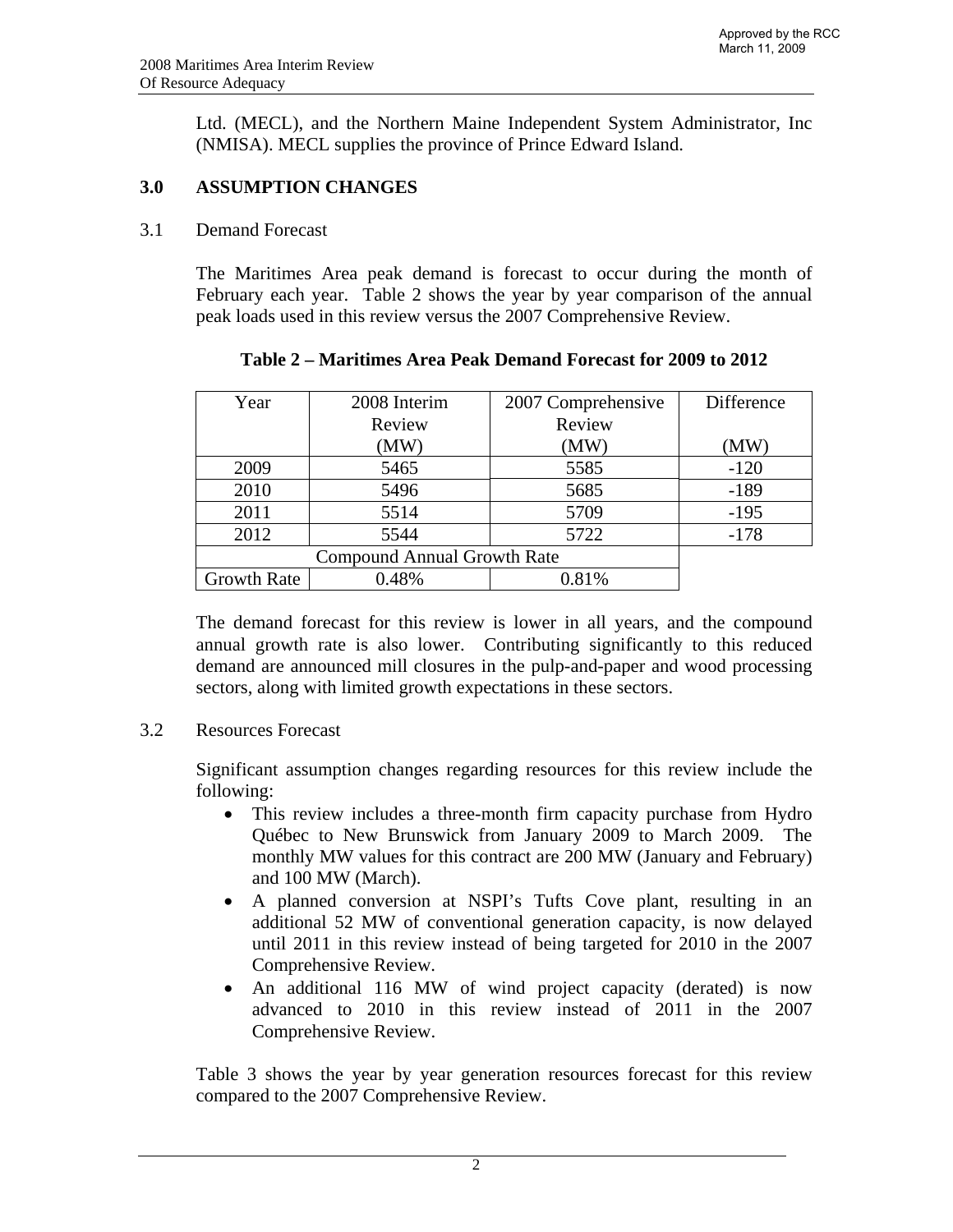| Year | 2008 Interim Review |      | 2007 Comprehensive Review  |                      | Difference |       |       |
|------|---------------------|------|----------------------------|----------------------|------------|-------|-------|
|      | (MW)                |      | $\left( \text{MW} \right)$ |                      |            | (MW)  |       |
|      | Conventional        | Wind |                            | Total   Conventional | Wind       | Total | Total |
| 2009 | 6239                | 135  | 6374                       | 6039                 | 132        | 6171  | 203   |
| 2010 | 6711                | 276  | 6987                       | 6764                 | 160        | 6924  | 63    |
| 2011 | 6711                | 294  | 7005                       | 6712                 | 301        | 7013  | -8    |
| 2012 | 6914                | 294  | 7208                       | 6915                 | 330        | 7245  | $-37$ |

| Table 3 – Maritimes Area Resources Forecast for 2009 to 2012 |
|--------------------------------------------------------------|
|--------------------------------------------------------------|

All capacity values in Table 3 reflect resource totals available during the peak demand month of February for each year.

Wind project capacity in Table 3 represents derated MW values (approx. 40% of nominal capacity) equal to the demonstrated or projected average output of wind projects in the Maritimes Area during the winter period. This deration of wind capacity in the Maritimes Area is based upon results from the Sept. 21, 2005 NBSO report "Maritimes Wind Integration Study". [http://www.nbso.ca/Public/\\_private/2005%20Maritime%20Wind%20Integration](http://www.nbso.ca/Public/_private/2005%20Maritime%20Wind%20Integration%20Study%20_Final_.pdf) [%20Study%20\\_Final\\_.pdf](http://www.nbso.ca/Public/_private/2005%20Maritime%20Wind%20Integration%20Study%20_Final_.pdf) ) This wind study showed that the effective capacity from wind projects, and their contribution to LOLE, was equal to or better than their seasonal capacity factors. Coincidence of high winter wind generation with the peak winter loads results in the Maritimes Area receiving a higher capacity benefit from wind projects versus a summer peaking area. The effective wind capacity calculation also assumes a good geographic dispersion of the wind projects in order to mitigate the occurrences of having zero wind production.

3.3 Comparison of Planned and Required Reserve

The Maritimes Area uses a 20% reserve criterion for planning purposes. Table 4 shows a year by year comparison of the planned reserve versus the required reserve. In each year of this review, the planned reserve exceeds the 20% reserve criterion.

| Year | Generation | Forecast               | Interruptible | Planned   |      | Required  |     |
|------|------------|------------------------|---------------|-----------|------|-----------|-----|
|      | Resources  | <b>Coincident Peak</b> | Load          | Reserve   |      | Reserve   |     |
|      |            |                        | (MW)          |           |      |           |     |
|      | (MW)       | (MW)                   |               | <b>MW</b> | $\%$ | <b>MW</b> | %   |
| 2009 | 6374       | 5465                   | 477           | 1386      | 28%  | 998       | 20% |
| 2010 | 6987       | 5496                   | 477           | 1968      | 39%  | 1004      | 20% |
| 2011 | 7005       | 5514                   | 473           | 1964      | 39%  | 1008      | 20% |
| 2012 | 7208       | 5544                   | 467           | 2131      | 42%  | 1015      | 20% |

|  | Table 4 – Comparison of Planned and Required Reserve for 2009 to 2012 |  |
|--|-----------------------------------------------------------------------|--|
|  |                                                                       |  |